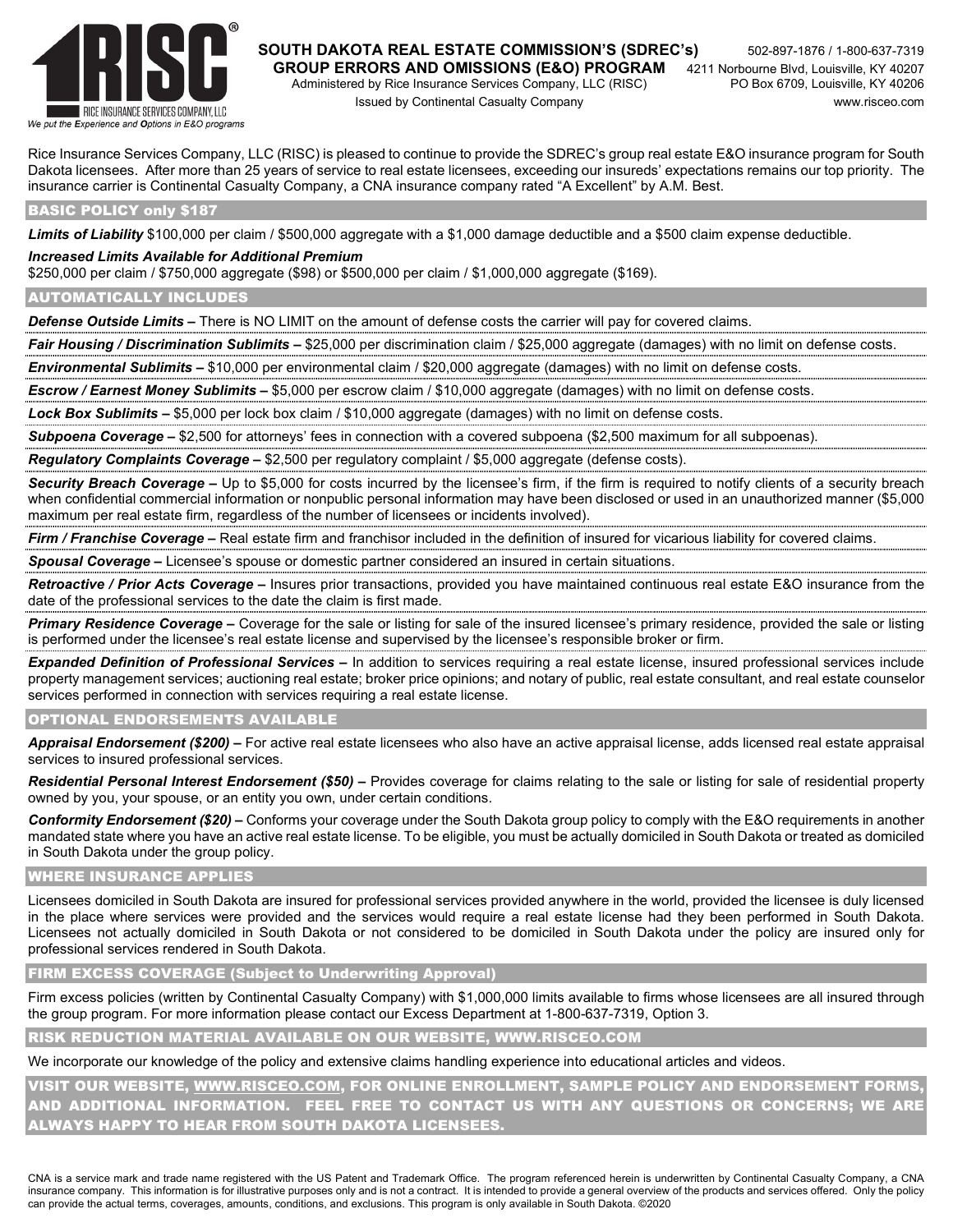

**SOUTH DAKOTA REAL ESTATE COMMISSION'S (SDREC's)** 502-897-1876 / 1-800-637-7319 **GROUP ERRORS AND OMISSIONS (E&O) PROGRAM** 4211 Norbourne Blvd, Louisville, KY 40207<br>Administered by Rice Insurance Services Company, LLC (RISC) PO Box 6709, Louisville, KY 40206 Administered by Rice Insurance Services Company, LLC (RISC)

#### Please Support Your State Program

Over **\$3.7 Million** in defense costs and damages have been incurred by Continental Casualty Company (a CNA insurance company) on behalf of South Dakota licensees as of August 31, 2020 since 2003. RISC and CNA share a commitment to provide valuable coverage to their insureds. When shopping for insurance coverage, it's important to ask about the company's experience and paid claims in South Dakota. If a company is charging a very low amount, you may find the carrier doesn't provide much coverage or pay many claims.

The state group program offers affordable E&O insurance to each and every licensee by spreading the risk over a large number of insureds. Without the group program's low premium, other carriers have no incentive to offer real estate E&O policies at affordable prices. In states without a group program, real estate E&O premiums may cost thousands of dollars and some licensees report being unable to obtain insurance at any price.

### Rely on the Most Experienced Provider in the Business

The Rice family and their colleagues have specialized in mandated real estate E&O programs since 1989. CNA has more than 50 years of experience in E&O programs, including over 30 years in real estate E&O. CNA is the top provider of real estate liability insurance, delivering more than 100 years of experience, industry knowledge, and financial strength to manage even the most complex risks. You can be confident we will be here for you even after you purchase coverage.

#### When a Claim is Made,

#### Our In-House Adjusters Focus on You

Some people assume insurance companies look for reasons to deny coverage. Our duty to find coverage where the policy supports it is our utmost concern. Most insurance providers use one entity to sell the policy and another to handle claims. Because we do both, the information we provide about the policy reflects how it will actually apply in the event of a claim. Providers who don't administer claims may not know how the carrier actually applies the policy when a claim is made.

#### We Stand by You Even if there is a Claim

You may be involved in a claim even if you did everything by the book. Some providers won't write your coverage if you have had a claim. Or if you have a claim, they may not renew your policy! There is no need to fear reporting a claim under our program. We understand having a claim does not mean you did anything wrong. Anyone can be involved in a transaction that goes sour. Never think it can't happen to you. And we are here to help you if it does.

Our Revamped Website Makes Everything Easier

We are dedicated to exceptional customer service, which is why we updated our website making everything easier and more convenient. Take a look at our enhanced website and learn how RISC puts the Experience and Options in E&O programs.

## Questions? Call us at 1-800-637-7319 or visit our website, www.risceo.com.

We look forward to hearing from you.

## All E&O Providers are Not the Same . . . Neither are All E&O Policies

#### **Always Review the Actual Policy Provisions!**

The most accurate representation of what a policy covers is the policy itself. We recommend you review any policy you are considering and ask these questions:

*Does the policy offer unlimited defense costs?* **Yes.** There is no limit on the amount of defense costs for covered claims.

*Does the policy insure transactions you do for relatives?* **Yes.** The RISC policy applies to claims involving services performed for you and your spouse's relatives. This is important, since buyers and sellers often turn to a trusted relative who is a real estate licensee to represent them in a transaction.

*Does the policy apply to claims relating to all types of real property?* **Yes.** The RISC policy applies to any claim relating to professional services, regardless of the type of property involved. Other policies may limit coverage to a specific type of property, such as residential, or require additional premium for coverage for other kinds of property. Even if you currently handle only residential transactions, consider whether you are willing to forgo an opportunity to work with commercial property or farmland or to risk not having coverage for a claim resulting from the transaction.

*Does the policy insure your firm for its vicarious liability for your professional services?* **Yes.** Claims are often made against real estate firms as a result of their licensees' negligence. The RISC policy applies to covered claims alleging the firm's vicarious liability for negligence in the insured licensee's professional services. Some policies issued to individual licensees may not provide coverage for the firm's vicarious liability, which may leave the firm uncovered in the event of a claim.

*Are Insureds satisfied with the provider's service?* **Yes.** Below are a few of the compliments we have received:

*A lot of agents are [enrolling] online and it's wonderful!!!!* A.M. (SD insured)

*Thank you very much for your sincere much appreciated help. I wasn't looking forward to getting my E&O insurance but you made it painless and simple.* T.B. (IA insured)

*I don't think I can express how thankful we are at how quick all of you are to respond and what a great attitude you have. Makes my job a lot easier, I'll tell you that much.* M.E. (Support Specialist, large ND real estate firm)

*[Your] employees went out of their way to accommodate me . . . Although I am just a single customer, [they] made me feel as though I were your most important customer. . . [H]ow lucky you are to have staff members . . . who are willing to go the "extra mile" to ensure your customers stay your customers.* J.A.Z. (insured licensed in NE, IA, WY, & CO)

*It's nice to know that the person on the other end is actually reading and analyzing the reports. Unfortunately, far too often, that seems to be the exception rather than the norm. So, we really appreciate your attention to this case and have enjoyed working with you throughout this process.* Defense Counsel regarding our claims handling

CNA is a service mark and trade name registered with the US Patent and Trademark Office. The program referenced herein is underwritten by Continental Casualty Company, a CNA insurance company. This information is for illustrative purposes only and is not a contract. It is intended to provide a general overview of the products and services offered. Only the policy can provide the actual terms, coverages, amounts, conditions, and exclusions. This program is only available in South Dakota. ©2020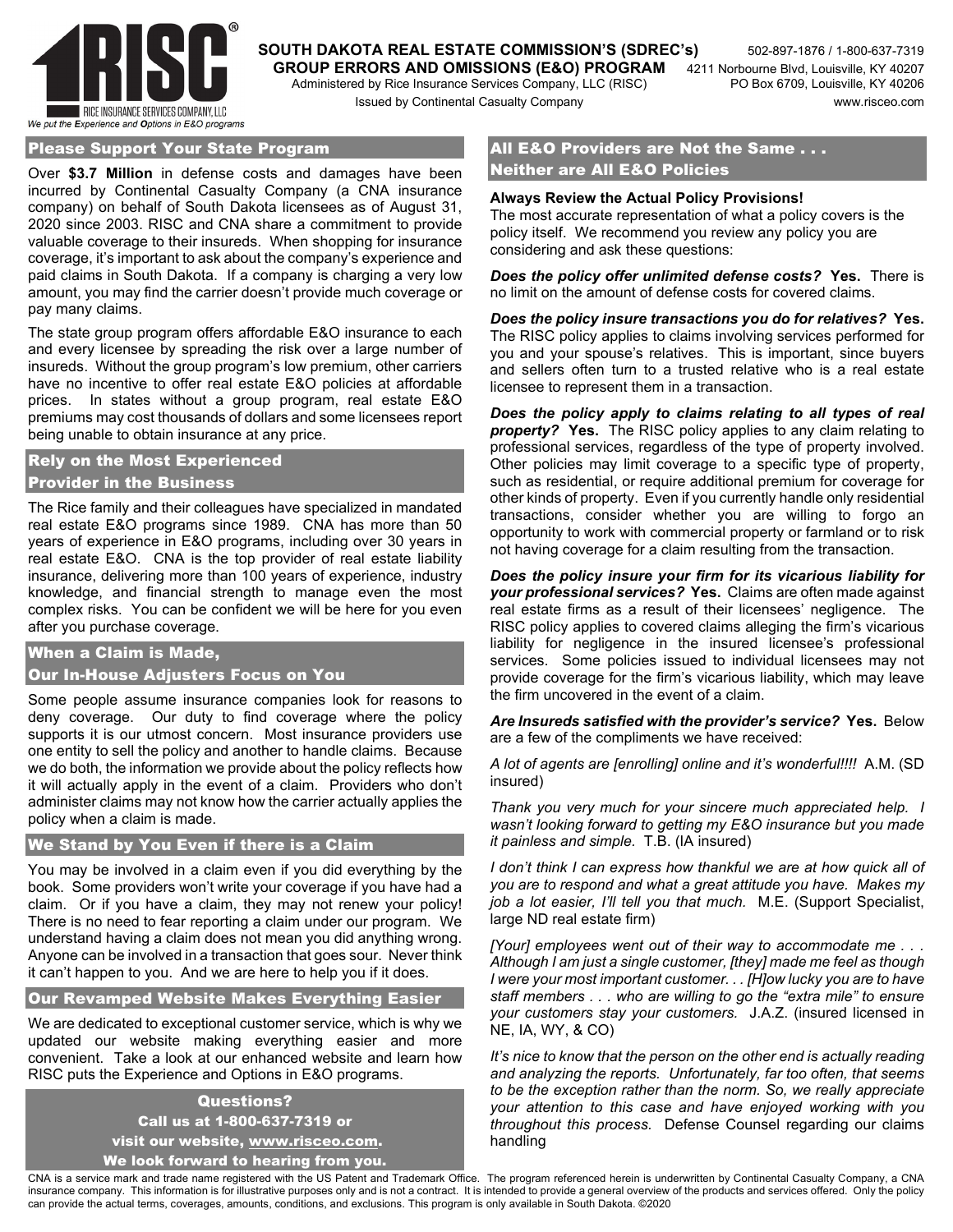

#### **SOUTH DAKOTA REAL ESTATE COMMISSION'S (SDREC's)** 502-897-1876 / 1-800-637-7319  **GROUP ERRORS AND OMISSIONS (E&O) PROGRAM** 4211 Norbourne Blvd, Louisville, KY 40207

 Administered by Rice Insurance Services Company, LLC (RISC) PO Box 6709, Louisville, KY 40206 Issued by Continental Casualty Company www.risceo.com

**South Dakota law requires all active brokers and salespersons to carry and maintain E&O insurance to cover all licensed activities. If insurance is not timely obtained or renewed, the SDREC may inactivate your license and issue other penalties. If you are currently enrolled in the SDREC's group policy, your insurance expires January 1, 2021. The SDREC requires evidence of insurance prior to license activation or renewal. If your license renewal deadline is November 30, you will need to purchase timely to allow confirmation of coverage to be provided to the SDREC before renewing your license. You may enroll quickly and easily online at www.risceo.com and download proof of coverage immediately upon completion of payment. If you plan to enroll by mail, be sure to send your completed enrollment form and payment by Monday, November 2, 2020 to ensure adequate processing time.** 

**Protection From the Most Experienced Provider In the Business –** RISC's management team has been involved in state-mandated real estate E&O insurance programs longer than any other group in the business. This program is specially tailored to meet the specific needs of South Dakota licensees. The insurance carrier is Continental Casualty Company, a CNA insurance company. RISC's experience and excellent claims service, combined with CNA's strong financial performance and ratings (rated "A" by A.M. Best), ensures a quality program.

**Option for Renewing E&O Coverage for Multiple Licensees –** Companies with 10+ licensees can request a Multiple Licensee Renewal Form to electronically submit enrollment information for all the firm's licensees timely and expediently.

## **REVIEW THE FOLLOWING IMPORTANT INFORMATION AND SIGN BELOW**

**What Is and Is Not Covered –** We urge all licensees to review a sample policy, including the Exclusions section. A sample policy and additional information are available on our website, www.risceo.com, or by calling us toll-free at 1-800-637-7319, ext. 1.

**This is a Claims-Made-and-Reported Policy –** There is no coverage for claims first made before the beginning or after the end of your individual policy period. If you have any knowledge of a claim; potential claim; or any act, error, omission, fact, or situation that may give rise to a claim against you or your company, it must be reported in writing immediately to your insurance carrier before your current policy period expires. Failure to do so may jeopardize any coverage that would have otherwise been available. Any claim under the group policy must be reported to us in writing during the individual policy period in which it is first made against the insured. For further instructions and a notice of claim form, visit our website, www.risceo.com, then select the "Resources" tab and click "Forms" or call us toll-free at 1-800-637-7319, ext. 2.

**Prior Acts and Importance of Timely Renewal –** Your "retroactive date" determines whether your insurance applies to claims involving services performed before the new policy's effective date. The retroactive date is the date from which you have continuously maintained uninterrupted E&O insurance with no breaks between policy periods. Even a one-day gap will result in loss of coverage for ALL professional services performed before the new policy's effective date, even if you had E&O insurance when the services were provided and again when the claim arises. If you fail to enroll timely, call RISC immediately to see if you qualify to backdate your individual policy period to January 1, 2021. This procedure will not remedy noncompliance with mandatory insurance laws, which will result in penalties and fines. 

**Not Renewing Coverage through RISC's Program? Consider an Optional Extended Reporting Period (ERP) Endorsement –** There is no coverage for claims that arise after the end of your individual policy period unless an ERP is in place. Claims often arise years after the subject transaction occurred. If you are not renewing coverage for any reason (e.g. inactivating / retiring your license or switching to a different provider), you should consider purchasing an ERP endorsement. We offer 1, 2, and 3 year ERP endorsements to extend the policy's reporting date to apply to claims that are first made and reported within that period. An ERP endorsement may only be purchased any time during or up to 90 days after the end of your individual policy period.

**Territory –** Licensees domiciled in South Dakota are insured for real estate services performed anywhere they hold an active real estate license, provided the services would require a real estate license if performed in South Dakota. Licensees not domiciled in South Dakota are insured for South Dakota transactions only. Out-of-state licensees may be considered domiciled in South Dakota if their principal real estate license is affiliated with a real estate office in South Dakota and they reside within 50 miles of the South Dakota state line. See the Territory section of the policy for more information. 

**Effective Date –** Licensees who enroll before January 1, 2021 will have an effective date of January 1, 2021. Licensees who enroll after January 1, 2021 will have an inception date of the day we receive the licensee's *completed application and premium.* Licensees not enrolled in the current group policy may request a different inception date (after January 1, 2021) for Continental's consideration:

**Premium / Deductible:** All premiums are fully earned at policy inception and no refunds are permitted after that date. If your payment is returned for nonsufficient funds, you are responsible for payment of any resulting bank fees or penalties. The deductible will be due in accordance with the policy. Applicant agrees to reimburse Continental for any and all costs and expenses it incurs by employing a collection agency to collect any overdue deductible. 

Applicant has reviewed and understands the information contained herein. Applicant declares that the above statements are true and that Applicant has not suppressed or misstated any material facts. Applicant understands that it is a crime to knowingly provide false, incomplete, or misleading information to an insurance company for the purpose of defrauding the company. Penalties include imprisonment, fines, and denial of insurance benefits. Applicant agrees that this application shall be the basis of the contract with the Company and that coverage, if written, will be provided on a claims-made-and-reported basis. Applicant understands and agrees that the completion of this application does not bind the Company to issue a policy.

 ${\sf SIGNATURE:} \hspace{25cm} {\sf DATE:}$